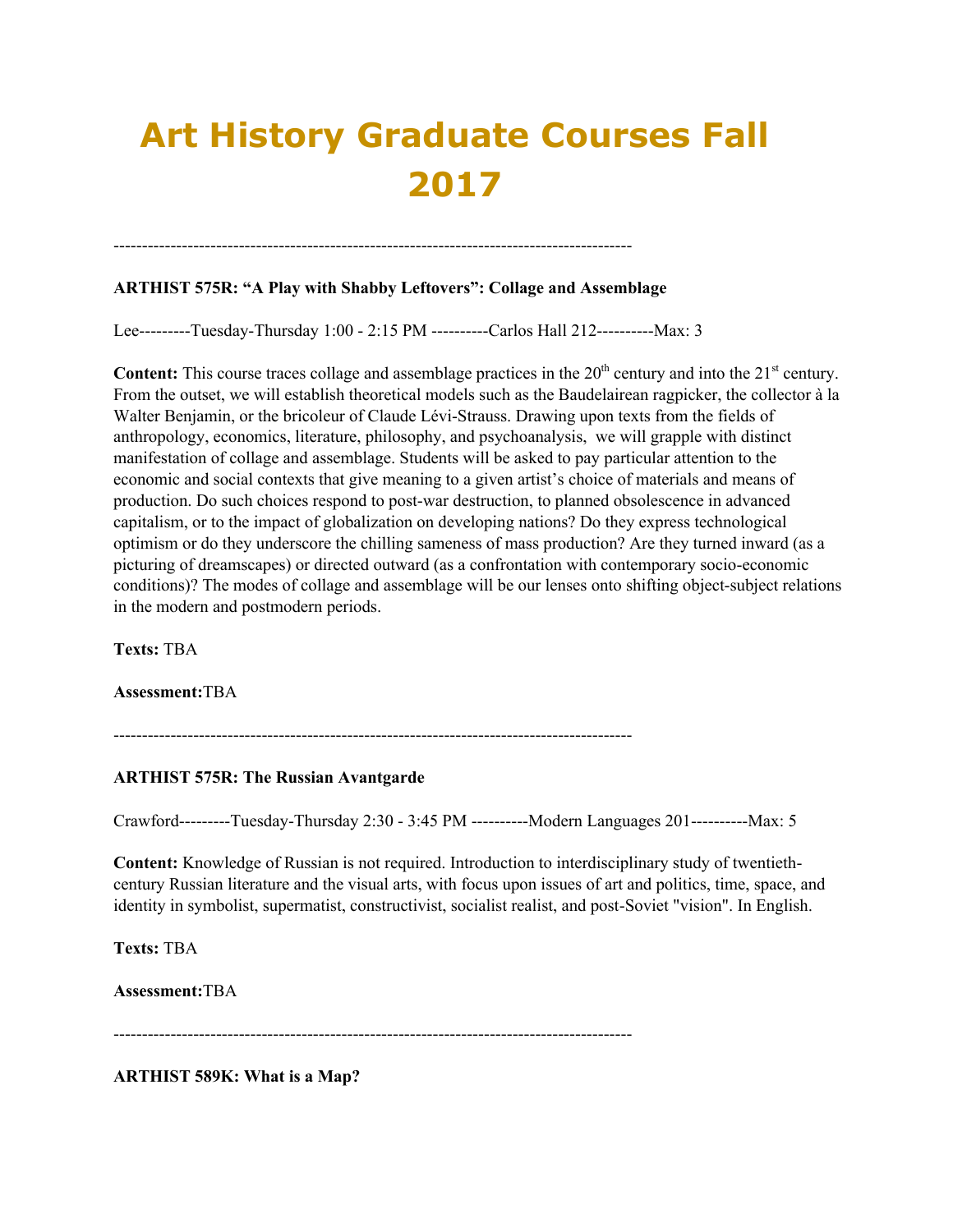Gagliardi-------Tuesday 3:00 PM - 6:00 PM----------Carlos Hall 212----------Max: 4

**Content:**In this writing-intensive seminar, we will consider maps as visual images, research tools, and scholarly products. We will assess mechanics of digital map-making and consider methods for evaluating maps as images, tools, or products.

**Texts:**

*Born a Crime*, by Trevor Noah (2016)

*Portrait with Keys: The City of Johannesburg Unlocked*, by Ivan Vladislavic (2009)

*Writing the City into Being: Essays on Johannesburg, 1998-2008*, edited by Lindsay Bremner (2010)

Other course-related materials will be available online or in the Woodruff Library.

**Assessment:** The final course grade encompasses class participation and assignments, including reading responses and two separate semester-long assignments. The semester-long assignments consist of a collaborative project to map the city of Johannesburg and independent development of a twelve-page, double-spaced mock funding application narrative for a map-related research project of the student's own design.

#### **ARTHIST 590R: Methods and the Profession**

Campbell---------Monday 2:00 - 5:00 PM ----------Carlos Conference Room----------Max: 10

**Content:** This class is designed as an orientation to the historiography, methods and profession of Art History. We will address primary texts, sample the approaches and contributions of various art historians to the field, and make occasional trips to museums, symposia, and the Rare Book room in Woodruff Library.

**Texts:** TBA

**Assessment:**TBA

-------------------------------------------------------------------------------------------

#### **ARTHIST 592: Threads of Time: Indigenous Textiles of the Americas**

Bailey---------Monday-Wednesday 10:00 - 11:15 AM --------Carlos Hall 211 (M); Tate Room (W)--------- -Max: **5**

**Content:** This seminar will focus on the 145 textiles on display at the Carlos Museum in the exhibition "Threads of Time: Tradition and Change in Indigenous American Textiles" on view August 17-December 17, 2017. The show/course covers the ancient Andes, and the modern Andes, Panama, and Guatemala.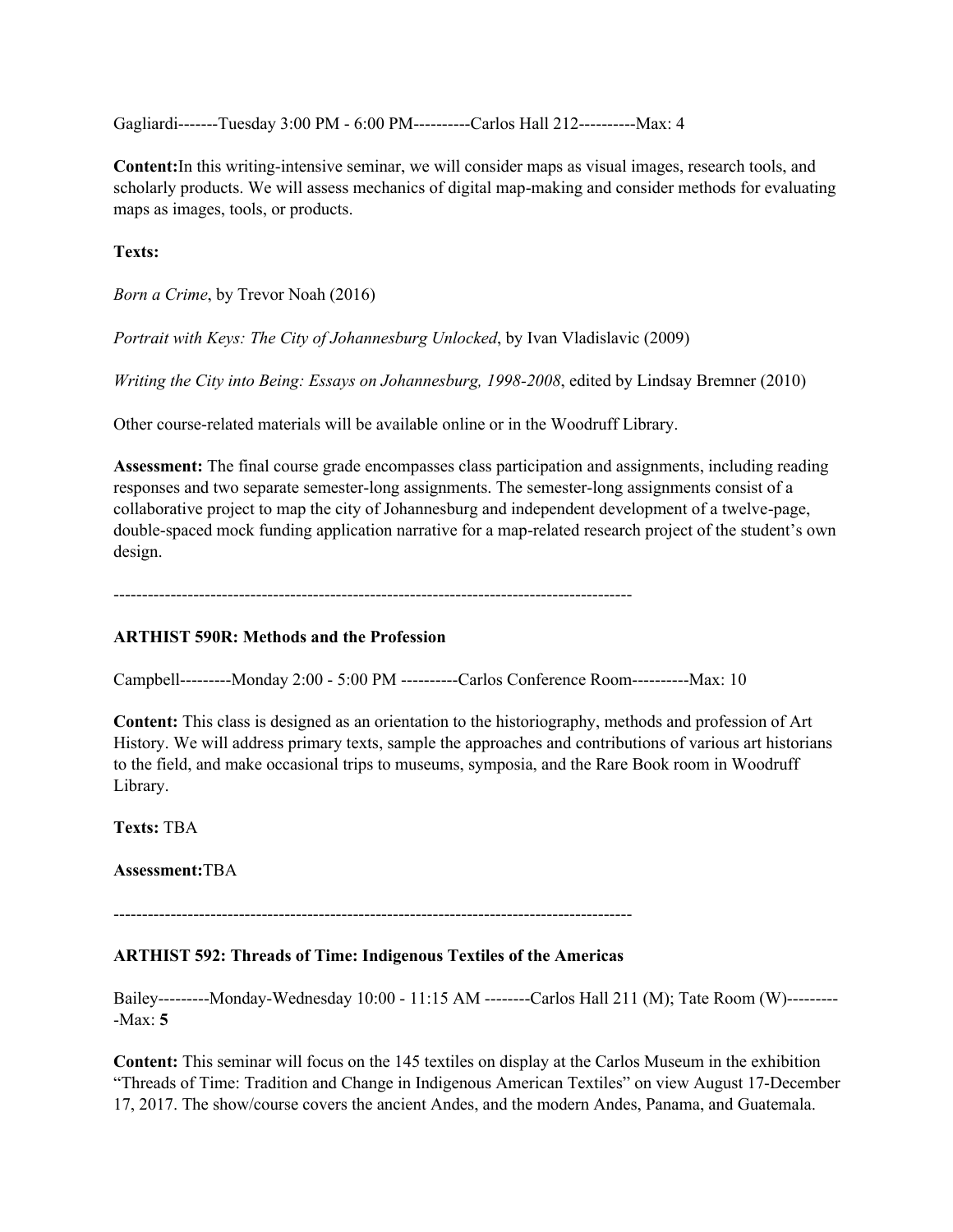The theme concerns the ways in which fiber arts incorporate new elements within the continuities of their cultural traditions. The Andes provide the material evidence for a long span of time, yet Panamanian design in ancient ceramics relates to that of modern Guna cut-work blouse panels called *dulemolaguna*. Likewise, Maya dress in antiquity can be inferred from images in non-fiber media. In addition, the Carlos collection includes over 500 pieces not in the exhibition, allowing for original research to be done by students for their projects. One Andean, one Guna, and one Maya piece will be the subject of three small projects and a comparative final paper will culminate the research.

**Texts:** Online catalogue of the exhibition, plus readings on Canvas

**Assessment:** Two ten-page papers; three twenty-minute presentations; one-page precis of each paper. Graduate students will meet for an extra hour every other week and will read extra reading materials for that meeting; 9 a.m. on alternate Mondays is preferred as the Museum is closed to the public, allowing for more flexibility.

-------------------------------------------------------------------------------------------

#### **ARTHIST 592: Visual Representation of Sacramental Mysteries, 1400-1700**

Melion and Pastan---------Thursday 9:00 AM - 12:00 PM ----------Carlos Conference Room----------Max: 12

Content: The seminar focuses on the representation of sacramental mysteries (in Latin, *sacramenta* or *mysteria*) between the 14th and 17th centuries. In what manner were the mysteries of faith and, specifically, sacramental mysteries, construed as amenable to processes of representation and figuration capable of engaging mortal eyes, minds, and hearts. Mysteries by their very nature appeal to the spirit, rather than to sense or reason, and operate beyond the scope of the human faculties, and yet the visual arts were seen as legitimate vehicles for the dissemination of these mysteries and for prompting reflection upon them. How and why was this the case? The seminar will be taught in conjunction with the Lovis Corinth Colloquium, "*Quid est sacramentum*?: On the Visual Representation of Sacred Mysteries in Early Modern Europe and the Americas, 1400-1700," to be held at Emory on Thursday, November 30th, Friday, December 1st, and Saturday, December 2nd, 2017. Students will be asked to attend the colloquium and will have the opportunity to meet the speakers and interact with them.

Texts: TBA

Assessment:TBA

-------------------------------------------------------------------------------------------

#### **ARTHIST 592: Issues in the Conservation of Art and Cultural Property**

Stein---------Thursday 1:00 - 4:00 PM ----------Tate Room----------Max: 5

**Content:** This course will provide an introduction to the field of Art Conservation as well as an overview of the principle issues surrounding the care and preservation of cultural properties. Presentations and discussions will address historic materials and technologies, as well as aging properties, deterioration, and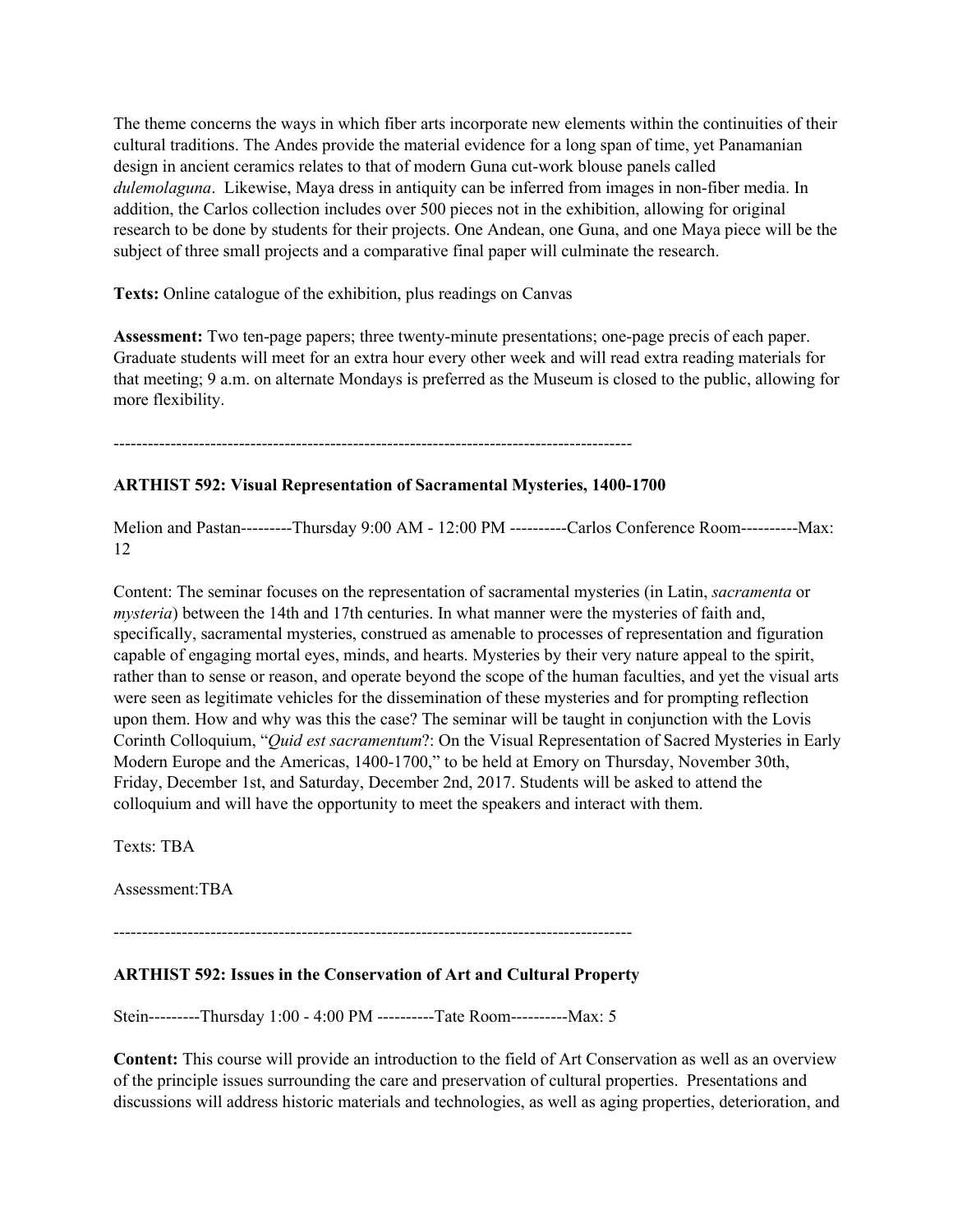conservation treatment. Examples will be drawn from a wide variety of cultures and will represent diverse media, including paper, paintings, stone, metals, ceramics, archaeological remains, and modern synthetic materials. Discussions will consider issues of aesthetics, ethics, artist's intent, change over time, and compensation for damage. We will also examine the use of science, review seminal debates in the recent history of conservation, and consider the role of conservation within collecting institutions and beyond.

**Texts:**There is no course text; readings will instead be drawn from a wide variety of sources. All readings will be available on Course Reserves through Emory University Library Tools or will be provided by the instructor.

#### **Assessment:**

Attendance & Participation - 15% Workshops - 15% Assignments - 70% (readings, condition survey, and 4 short-essays) *Graduate students* - instead of written assignments, graduate students will meet for 3-4 discussion sessions AND complete an individual project

-------------------------------------------------------------------------------------------

# **ARTHIST 592H: Introduction to Graphics and Computer-Aided Design**

Shpuza---------Tuesday 5:00 - 8:00 PM ----------S108 Callaway Center----------Max: 4

**Content:** This course is designed to provide students interested in architecture with a basic understanding of computer-aided design and graphic analysis. Emphasizing a hands-on approach, the course is structured around two projects which are designed to let students explore the potential of the computer, not merely as a drafting and presentation instrument but as an active analytical and design aid. Permission required prior to enrollment.

# **Texts:** TBA

**Assessment:** Students will be responsible for reading and class discussion, as well as projects that will have significant research and visualization components, resulting in a final paper.

-------------------------------------------------------------------------------------------

# **ARTHIST 596R: Internship in Art History**

#### **Coordinator:** Faculty

May be repeated with permission from the director of internships. Interns must be nominated by the department for internships at the Michael C. Carlos Museum, the High Museum of Art, and elsewhere. Variable credit.

-------------------------------------------------------------------------------------------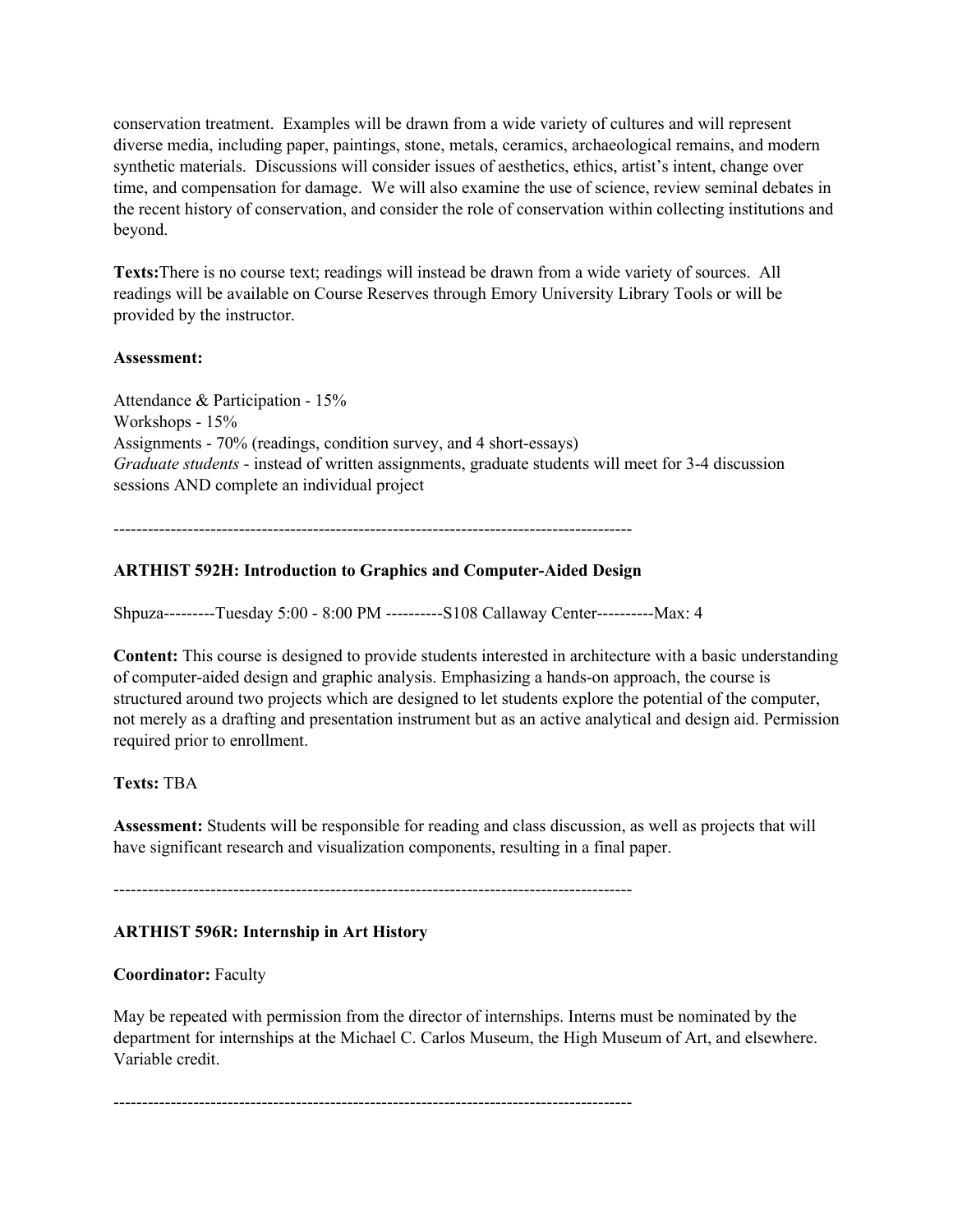# **ARTHIST 597R: Directed Study**

Faculty; variable credit.

-------------------------------------------------------------------------------------------

**ARTHIST 599R: Thesis Research (Permission only)**

-------------------------------------------------------------------------------------------

**ARTHIST 719: Memory, Ritual, and Transformation: Function and Meaning in 18th Dynasty Private Decorated Tombs at Thebes and Amarna**

Robins------Friday 9:00 AM - 12:00 PM----Carlos Hall Conference Room----Max: 10

**Content:** This seminar will explore the function of 18<sup>th</sup> dynasty private tombs at Thebes and Amarna within the context of ancient Egyptian religion, culture, and funerary beliefs. We will examine how tombs and their decoration preserved the memory of the dead within the community, how images and rituals performed within the tomb chapels linked the living and the dead, and how the architecture and decoration of the tombs aided the transformation of the deceased through death into the afterlife. We will compare the tombs at Thebes with the tombs built and decorated at Amarna during the reign of Akhenaten, when traditional Egyptian religious beliefs were replaced by a new set of beliefs focusing on the sun disk or Aten, and explore the significance of differences between the tombs at the two locations.

**Texts:** Selected readings.

**Assessment:** Presentation and discussion of readings; preliminary oral presentation of research topic; final oral presentation of research topic; 16-20 page, double spaced, 12-point research paper.

-------------------------------------------------------------------------------------------

#### **ARTHIST 729: Greek Vase Painting: an Introduction**

Gaunt-----Thursday 9:00 AM - 12:00 PM----Carlos Museum Tate Room----Max: 10

**Content:** This seminar approaches the rich world of fine, decorated pottery fabrics that were produced in several places in archaic and classical Greece. It explores the evidence for the potters and painters who created these memorable works of art: the shapes, their functions and development; the place of decorated pottery in relation to contemporary vessels in other materials; the range of subject matter chosen for decoration, and how to "read" it; the relationship to literary versions of the same stories and the significance of inscriptions. Prime importance is attached to the collection of pottery in the Carlos Museum, examples of which will be made available for direct hands-on study at every session.

**Texts:** TBA

**Assessment:** TBA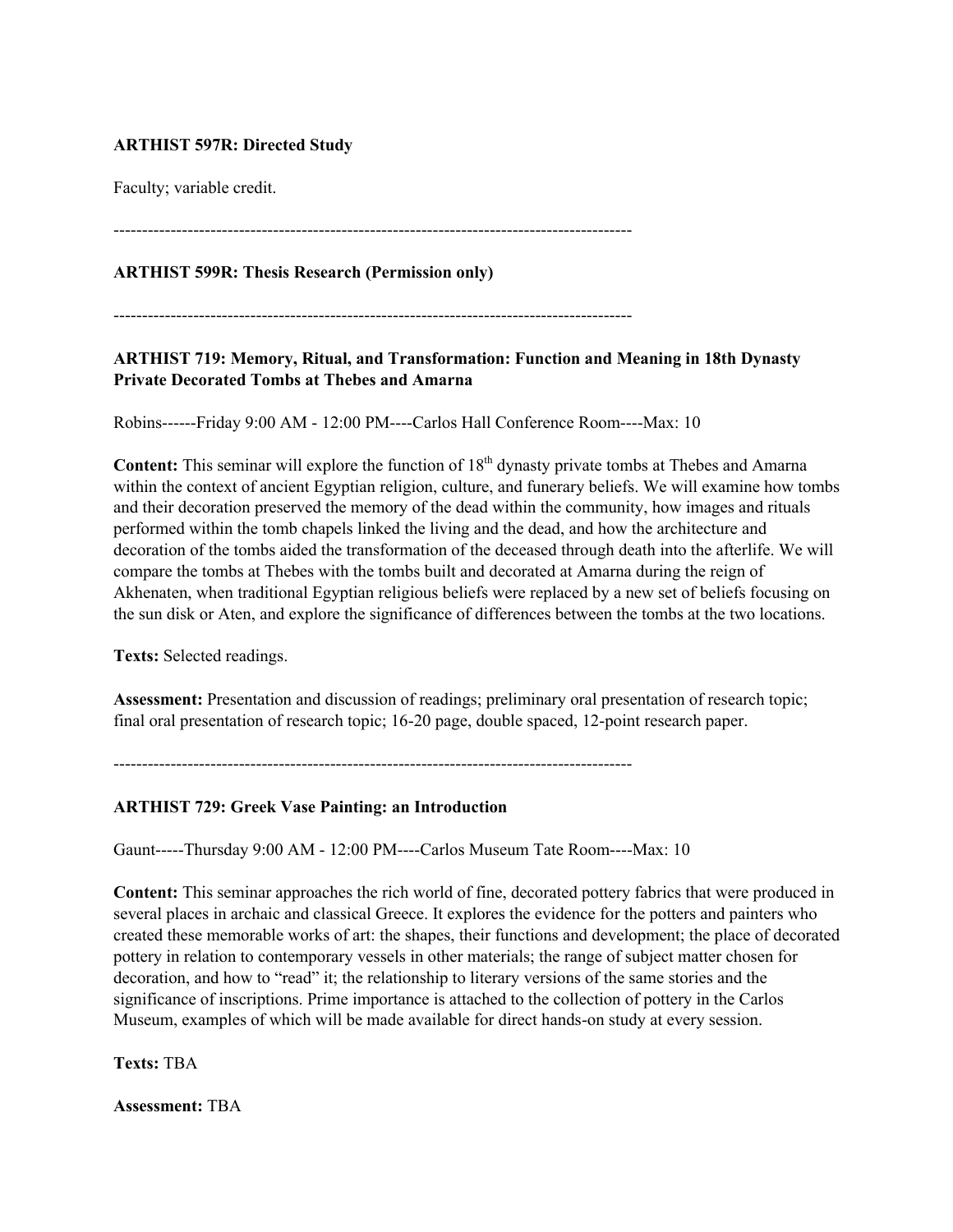#### -------------------------------------------------------------------------------------------

## **ARTHIST 759R: Envisioning Baroque Rome**

McPhee-----Tuesday 1:00 - 4:00 PM----Carlos Hall Conference Room----Max: 10

**Content**: This seminar will explore the buildings, topography, processions, and festivals of the seventeenth-century city, through maps, printed views, manuscripts, and guidebooks, with the goal of rebuilding the Baroque city in the digital humanities project *Envisioning Baroque Rome* (baroquerome.org). With specific focus on the work of the etcher Giovanni Battista Falda (1643-1678), students will immerse themselves in the neighborhoods of Baroque Rome, researching the history of specific monuments, streetscapes, and events. Paired with digital modelers, students will then collaborate to build, texture, and document their research for inclusion in the project. Throughout, we will study original materials in the Stuart A. Rose Library, the Michael C. Museum, and in private collections.

**Texts**: TBA

**Assessment**: TBA

-------------------------------------------------------------------------------------------

# **ARTHIST 775R: Modernism as Difficulty**

Cronan--------Tuesday 4:00 - 7:00 PM----Carlos Hall Conference Room----Max: ?

**Content:** According to Arnold Schoenberg, "one day even mailboys will whistle my tunes." They don't, and never will. Gertrude Stein could find no better way to make her roses red than writing "a rose is a rose is a rose." Why did she feel compelled to write in this manner? Why does modern art seemingly wallow in complexity, especially in relation to the expression of simple feelings and thoughts?

This course will address the problem of difficulty in modern art. Difficulty is perhaps *the* defining (external?) feature of modern art, and it is difficulty that seems intended to keep audiences away from understanding and appreciation of it. Beginning with a discussion of "difficulty" before modernism, we will go on to consider key cases and moments of aesthetic reckoning with, and production of, the difficult including The New Criticism, responses to the New Criticism in the work of Elizabeth Anscombe and Stanley Cavell, photographic and architectural explorations—in theory and in practice—of complexity at mid-century, as well as painterly complexity and intensity in abstract expressionism. Some of the key artistic and philosophical themes we will consider are difficulty, ambiguity, density, intentionality, responsibility and intensity.

**Texts:** TBA

**Assessment:** TBA

-------------------------------------------------------------------------------------------

**ARTHIST 790: Teaching Art History**